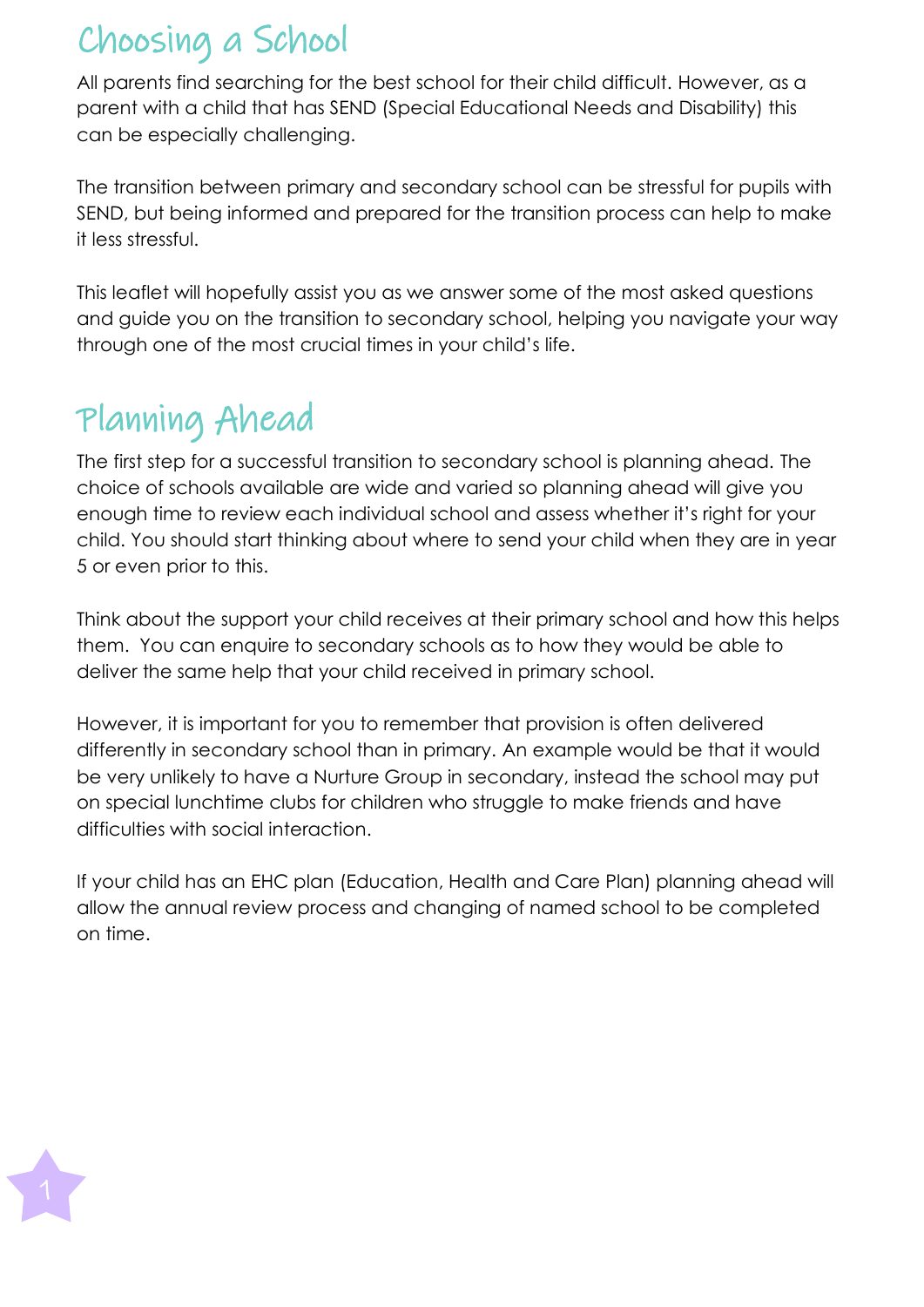#### **These are some ways you can prepare for your child's transition to secondary school:**

- Ask whether you can meet with the SENCO (Special Educational Needs Coordinator) at the secondary school.
- Discuss the transition to secondary school during your child's annual review in year 5 or before to allow yourself more time to be prepared.
- Gather as much information about the individual schools as possible. Information you can access includes (some of these can be found on the school's website):
- *The school prospectus*
- *SEN information report or School SEN Offer*
- *A copy of the school's Ofsted report*
- *A copy of the school's policies and procedures (especially the SEN and bullying policy)*
- *Talking to parents that send their children to the school*
- *Talking to the teachers*

## Before your visit

After you have read the information, you've accumulated and decided on the schools you think would be the best for your child, a visit to the school can give you a real understanding of the environment and support the school can provide for your child.

#### **Things to consider:**

- When would you want to visit (Going at different times through the day can give you a real sense of the school)
- Writing a list of questions that you might want to ask (look below at some suggested questions)
- Who you will be taking? (You may want to visit the school without your child, you could than plan a second visit with your child to get their view).
- Transportation (Is the school easy to get to?)
- Will you meet staff members who would be involved with your child?
- Will you be able to talk to parents of pupils that attend the school?
- Will you have a guided tour or are you allowed to wander around?

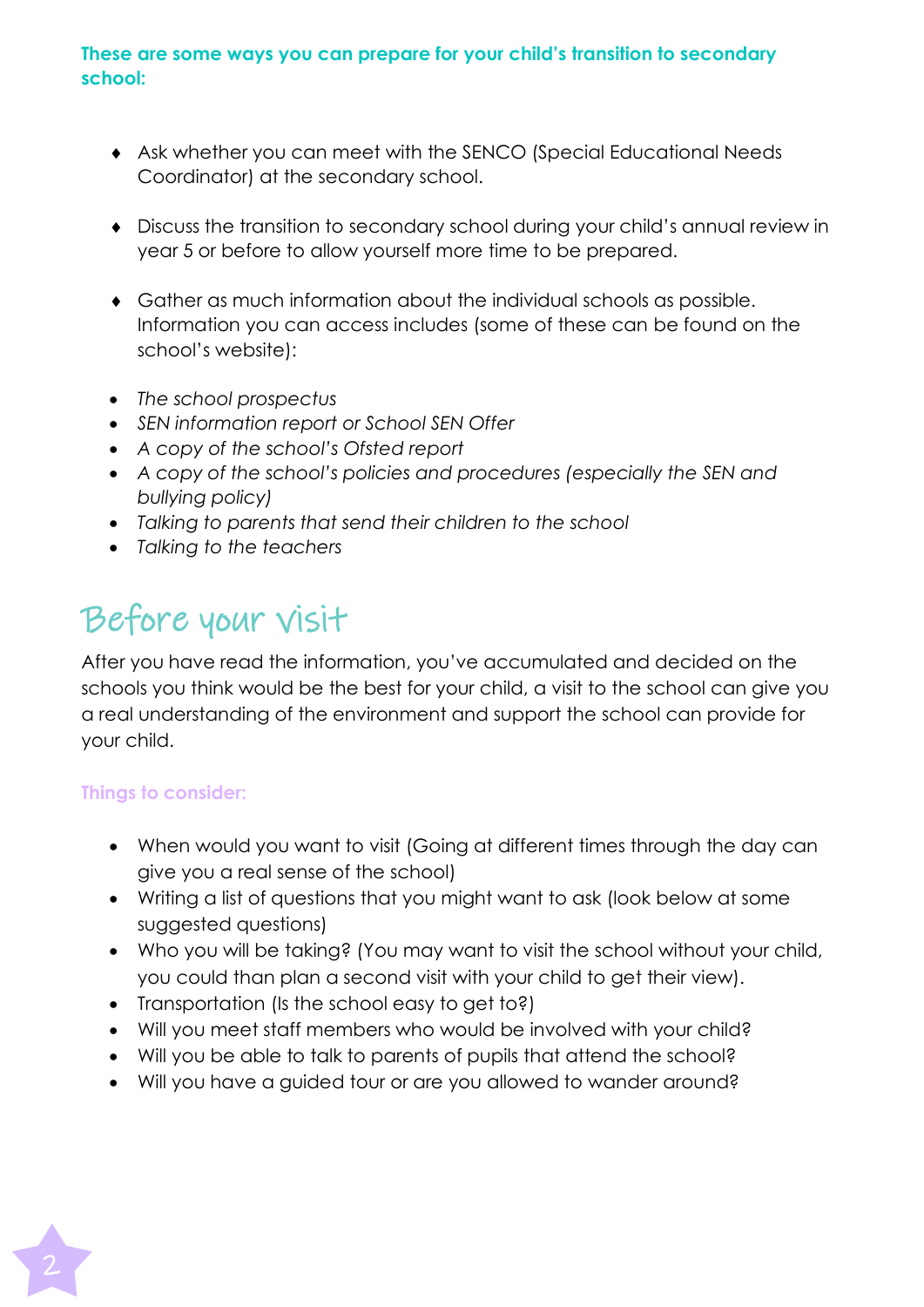#### **Questions you might want to ask before visiting the school:**

- Will the size of the class suit your child?
- How will the school cater for your child's needs?
- How does the school support children with SEN?
- Does the school know anything about your child's disability?
- Has the school ever taught any other children with the same disability?
- Are all areas of the school accessible to my child?
- How will my child be supported outside lesson time?
- How does the school deal with difficult behaviour?
- How is bullying dealt with?
- How does the school help children mix and make friends?
- How does the school communicate with parents?
- When can I talk to my child's teacher/s?
- Can I have a copy of the school's policy on bullying, SEN and inclusion?
- Will my child be able to have extra visits to the school before they transfer and what arrangements will be made to help them settle in?

## Visiting the School

Keep an open mind when visiting the schools and make sure to ask any questions you think might be crucial in your decision on whether you'd send your child there. All visits to schools are varied with a different process for each institution, check with your chosen school about the visiting process for children with SEN on an Open Day.

#### **Constantly keep in mind questions such as:**

- Do the staff and pupils look happy?
- Is the school accessible?
- Is there noise or complete silence?
- Do they have artwork and pictures on the wall or are the walls plain?
- What does the school do to support children with SEN?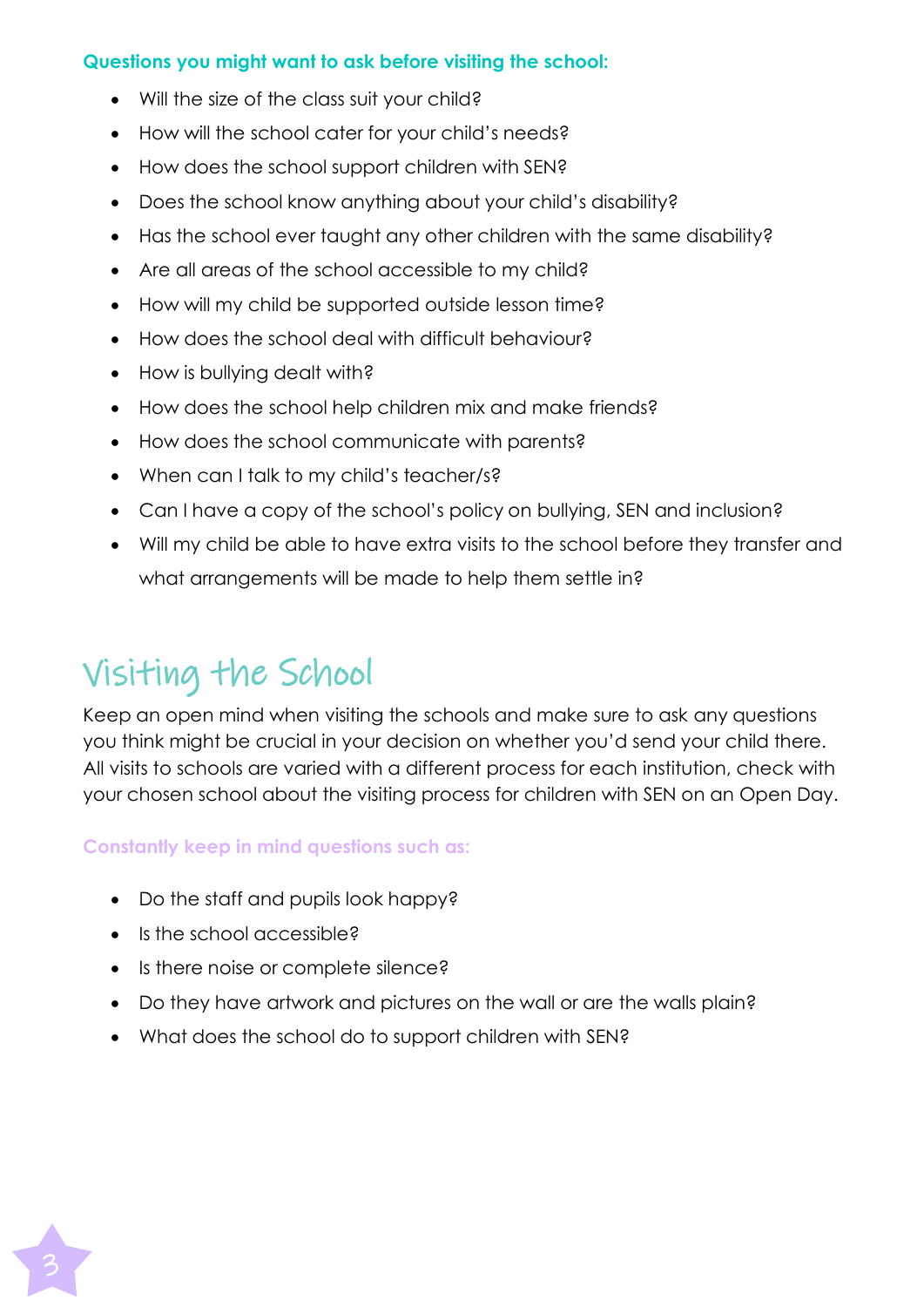# After your visit

**After you visit the school a reflective process should take place. This is where you can ask yourself and your child (if in attendance):**

- Did I feel welcome at the school?
- Did the pupils and teachers seem friendly and helpful?
- Do I think my child would be happy at this school?
- Did the school answer all of my questions?
- Will my child get the support they need?
- Is the whole school accessible? (if applicable)
- Is the school easy to get to?
- Was it easy to communicate with the teachers and SENCO?
- Did the school show me what they do to help children with a variety of needs?

### Naming a school on the EHC Plan

A parent has the legal right to request a particular school or express a preference for another placement e.g. specialist school, to be named in the EHC plan (Educational Health Care Plan).

Secondary placement will start to be discussed in the annual review in year 5. In Year 6 the annual review should be held early enough to have any changes and updates made to the EHC plan and the secondary placement named.

Once changes have been made following the annual review, the local authority must send you a draft of the updated EHC plan and will give you at least 15 days to give views and make representations on the content.

The local authority must:

- Notify you that during this time you can request a particular school.
- Advise you on where you can find information about schools.

Your local authority then assesses your plan to decide on what they feel is the best placement for your child, however they MUST consult with your choice of school.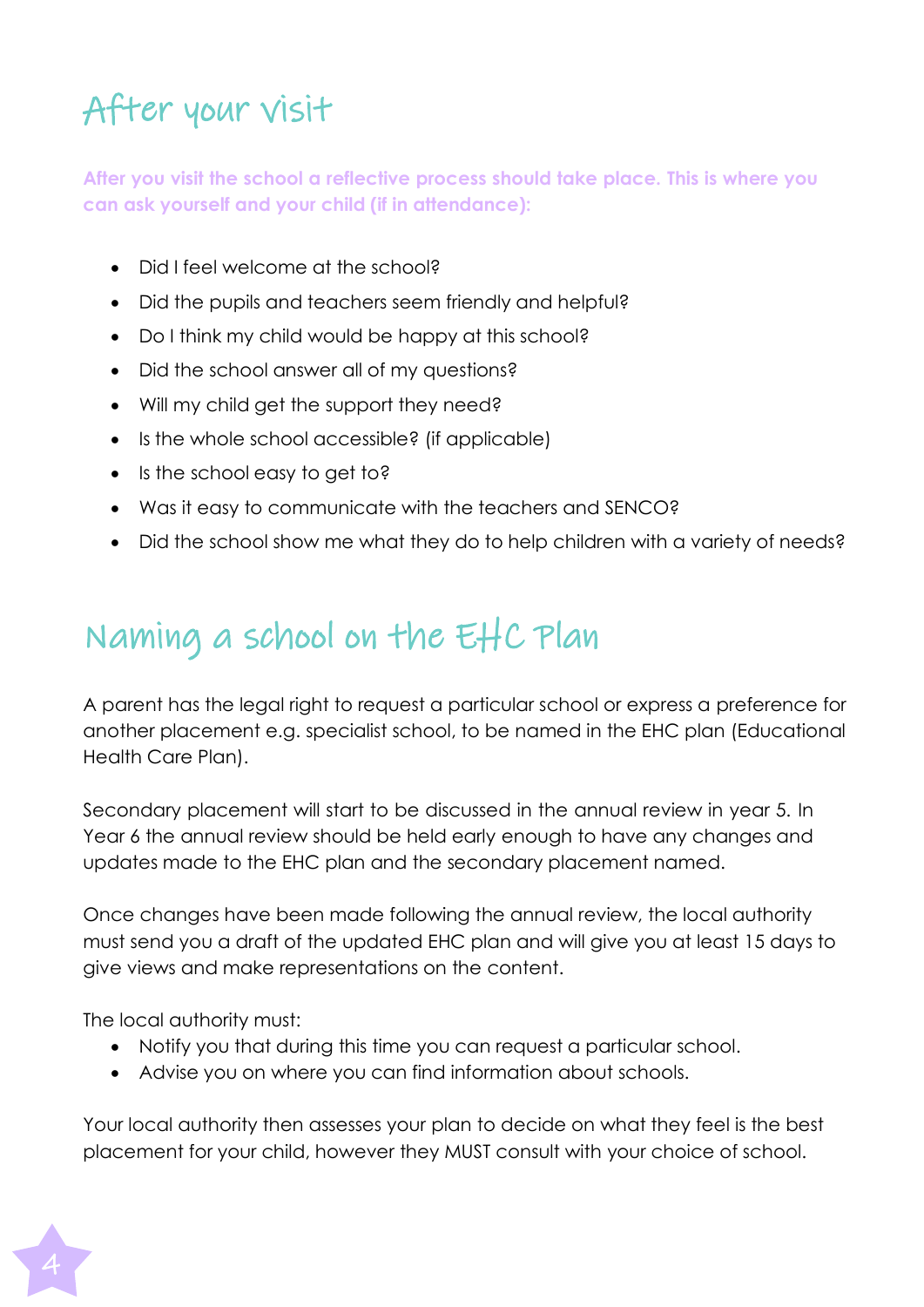**The local authority can refuse your request of school if the school doesn't meet your child's needs based on these three factors;**

- Can the placement meet the child's special educational needs and disabilities?
- Will the placing of that child have an adverse Impact on the education of the other Children or Young People?
- Is there is a reasonable use of expenditure (resources)?

However, if the local authority refuses your request and there isn't evidence of one of the factors above you have the right to appeal this decision.

### Further Information



**Information:** You may find it helpful to look at our other leaflets and information on our website, social media channels and through our workshops and courses. We have some downloadable resources. If you can't find the answers.



**Advice:** We provide unbiased information and advice about what the law says, the local authority's policies and procedures, and about the policy and practice in local schools or other settings. We do not take sides or tell you what to do, we will help you get the information you need to make your **own choices**.



**Support:** We can help you by **listening** to your views and concerns, whilst working with you to explore your options. We can help you with preparation for meetings, with letters, forms and reports and support you to have the confidence to **express your views**.